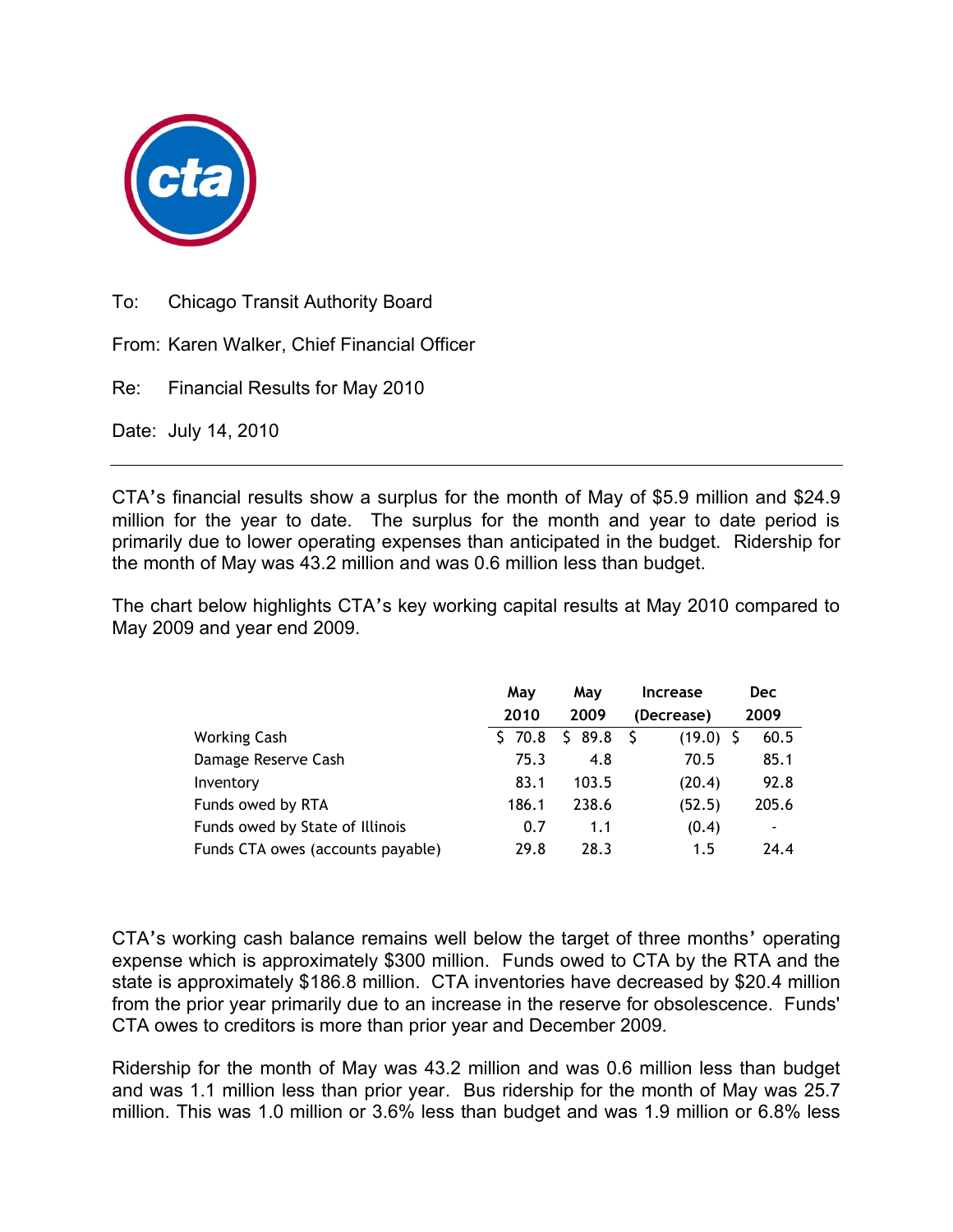than May 2009. Rail ridership for May was 17.5 million and was 0.3 million or 2.0% more than budget and was 0.8 million or 4.7% more than May 2009.

Ridership for the year to date was below budget by 1.6 million or 0.8% primarily due to lower than anticipated bus ridership. Bus ridership is 4.1 million less than the prior year to date while rail ridership was 3.1 million higher. The lower bus ridership reflects the service cuts implemented in February that primarily affected bus passengers.

Public Funding Required for Operations for the month and the year was \$46.0 million and \$270.1 million, respectively and was favorable to budget by \$5.9 million and \$24.9 million, respectively.

Recovery Ratio, which measures the percentage of operating expenses CTA funds from internally generated revenues, was 61.08% for the month and 54.74% for the year. This was favorable to budget by 2.40 percentage points for the month and 1.04 percentage points for the year to date.

Operating Expenses for the month and year equaled \$91.4 million and \$495.2 million, respectively. For the current month, operating expenses were \$9.3 million or 9.2% less than budget. All expense categories were less than or equal to budget, except security. For the year to date period, operating expenses were \$37.4 million or 7.0% lower than budget; all categories of expense favorable to budget, except security.

Labor Expense was \$64.5 million for the month of May and was \$3.7 million less than budget due to vacancies, lower overtime and higher charges to capital jobs. Labor expense for the year to date equaled \$343.7 million and was favorable to budget by \$13.5 million.

Material Expense was \$3.5 million for the month and was \$1.3 million or 26.5% less than budget. Material expense for the year to date equaled \$29.1 million and was favorable to budget by \$4.4 million. The lower material expense for the year is due to the reduction in the bus fleet with scraping of the 19 year old buses, lower material usage for rail cars and lower fare card material.

Fuel for Revenue Equipment was \$4.0 million for the month and was \$1.2 million less than budget and was \$5.1 million less than budget for the year to date. Compared to the prior year to date, fuel is 19.1 million less than 2009 due to favorable results from the fuel hedge program. The average price paid in May was \$2.75 per gallon and was under the budget price of \$3.39 per gallon.

Electric Power for Revenue Equipment was \$1.8 million for the month and \$15.0 million for the year. Power expense was \$1.0 million below budget for the month and was \$0.8 million lower for year to date.

Provision for Injuries and Damages Expense was \$2.3 million for the month and \$11.7 million for the year to date period and is on par with budget.